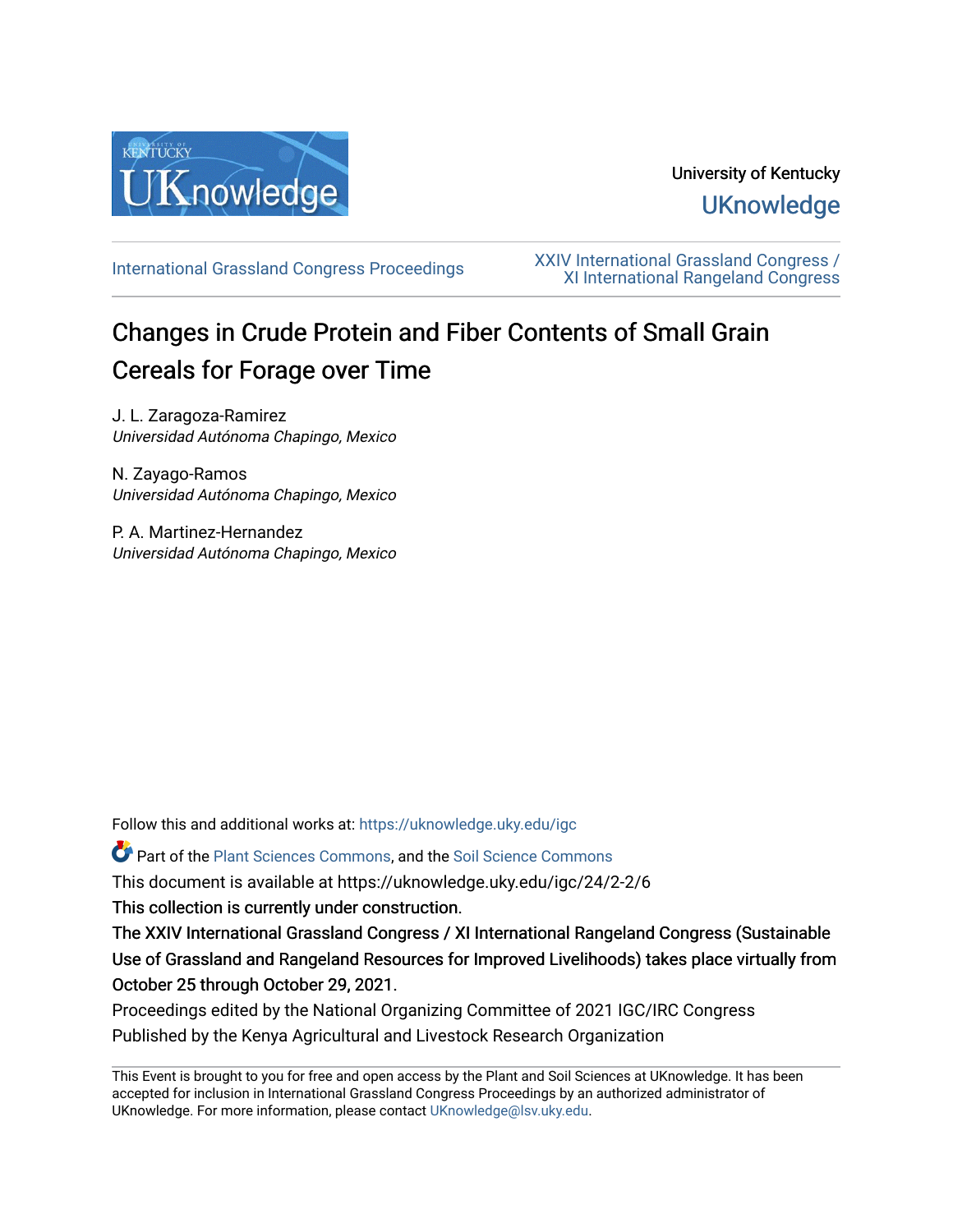## Changes in crude protein and fiber contents of small grain cereals for forage over time

Zaragoza-Ramirez J. L.\*; Zayago-Ramos, N.; Martinez-Hernandez, P. A. \*Posgrado en Produccion Animal, Universidad Autónoma Chapingo

**Key words**: Crude protein; neutral detergent fiber; acid detergent fiber; flowering; dough stage development.

#### **Abstract**

Oat, triticale, wheat and barley are small grain cereals used as forage in many temperate Mexican regions. The objective was to determine crude protein and van Soest fiber contents of these forages cut at 80, 96, 108, 121, 138 and 153 days after seeding. Cultivars used were: Chihuahua (OC) for oat; Arne (TA), Bicentenario (TB) and Siglo XXI (TS) for triticale; Saturno (WS) for wheat; and San Marcos (BSM) for barley. Experiment was under greenhouse conditions from November 2015 to May 2016. Crude protein (CP), neutral (NDF) and acid (ADF) detergents fibers were determined on the forage harvested at each time. Statistical analysis was by linear regression with cultivar as a dummy variable ( $R^2$ =0.5843 to 0.6861), response variables were CP, NDF and ADF contents over days after seeding  $(R^2 \ge 0.7693)$ , the model included first grade interaction. Models developed were compared based on the slopes calculated. First grade interaction was significant ( $p<0.05$ ) in CP due to the pattern change in TS, and in NDF due to the pattern change in OC and in ADF due to the pattern change in TA. So that, individual models and coefficient confident intervals were developed for each species and cultivar to compare them and to declare similarities or differences at p<0.05. Overall, CP decreased  $(p>0.05)$  from 0.11 to 0.39; while NDF and ADF increased  $(p>0.05)$  from 0.60 to 1.10, and from 0.20 to 0.83 percentage units day<sup>-1</sup> respectively. It was concluded that crude protein, neutral and acid detergent fiber contents in small grain cereals are not dependent on harvesting time when measured at development stages close to physiological maturity.

### **Introduction**

Small grain cereals are a promising option to produce forage under rainfed conditions and to provide forage of good quality. Forage quality is a major consideration for farmers as it is related to how well they feed their livestock. Three forage quality measurements are mainly used to characterize forage quality of small grain cereals, these are crude protein, neutral and acid detergent fibers due to their effect on dry matter digestibility and intake (McDonald, *et al*., 2002). When harvesting small grain cereals as a forage source, farmers are mainly interested in the grain. However, it is possible to harvest small grain cereals from flowering to the dough development stage to get forage of good quality (Andesogan et al., 2002; Juskiw, *et al*., 2000; Khorasani *et al*., 1997).

The objective of this research was to describe quantitative changes in crude protein, neutral and acid detergent fiber contents in six small grain cereal entries with potential to be grown as forage crops as the time of harvest goes from the flowering to the dough development stage.

## **Methods and Study Site**

The experiment was carried out in the greenhouse of the Animal Production Department of Universidad Autonoma Chapingo, Mexico from November 2015 to May 2016. Cereal entries were: Chihuahua (OC) for oat; Arne (TA), Bicentenario (TB) and Siglo XXI (TS) for triticale; Saturno (WS) for wheat; and San Marcos (BSM) for barley. Plant entries were grown in pots with two to three plants per pot. Six harvests were done: 80, 96, 108, 121, 138 and 153 days after sowing, material from three pots were collected at each harvest time. All plant material was dried at  $55^{\circ}$  C for 72 hours in a forced air flow oven, after drying plant material was ground to pass through a 1 mm screen. Crude protein, neutral and acid detergent fibers were determined. Statistical analysis was by linear regression to develop models that described quantitative changes in crude protein and fiber contents over time, cereal entries were taken as a categorical variable, general models were:  $Y_{ijkl} = \beta_0 + \beta_{1i}X_i + \beta_{2i}D_i + \beta_{3j}(E*D_j) + \epsilon_{ijk}$  (Myers, 1990). Regression coefficients were tested against a zero value.

**Results Crude protein content**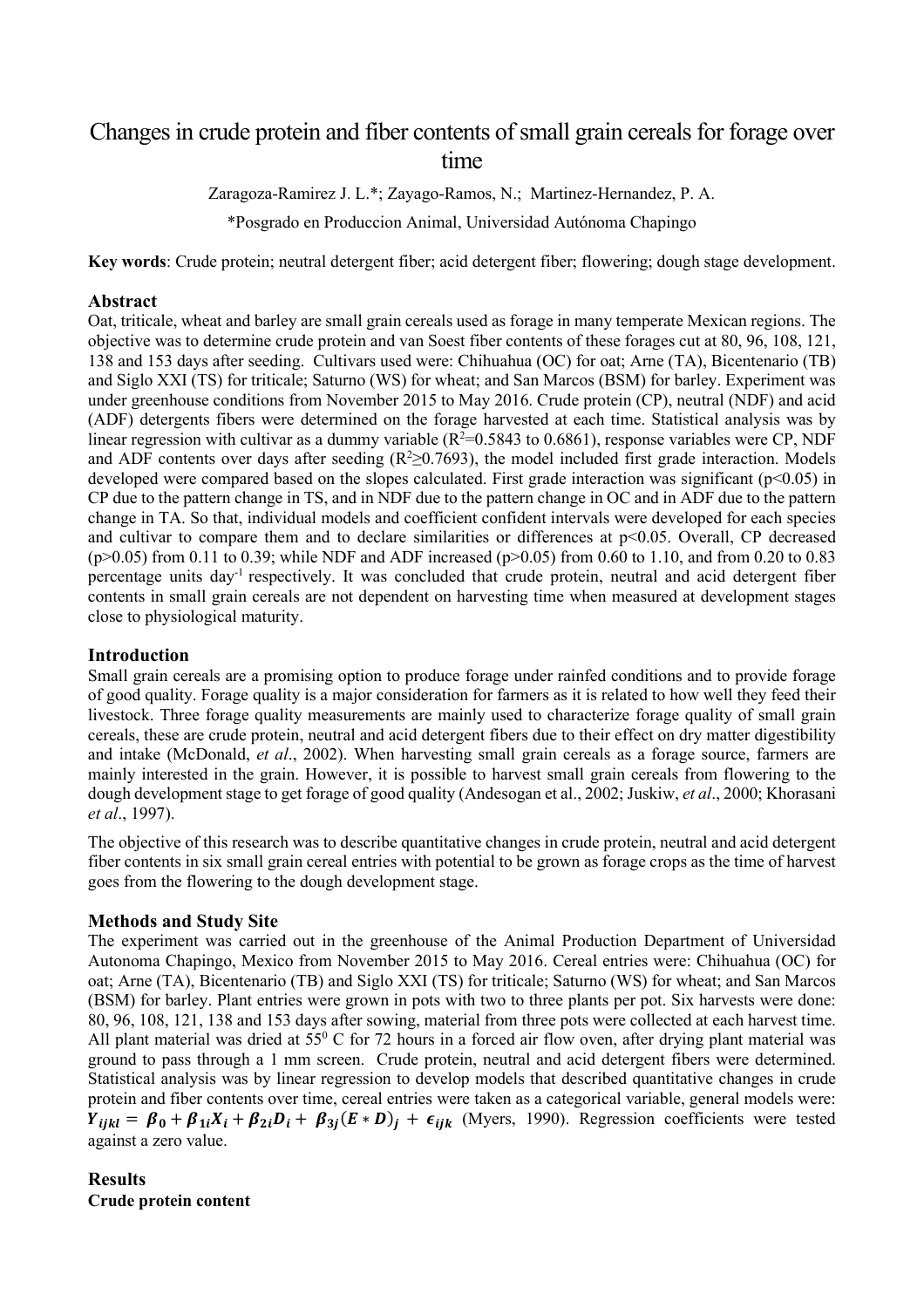The cereal entry x harvest time interaction was significant  $(p<0.05)$ , crude protein content changed at a different rate with harvest time among the cereal entries (Table 1). Most of the linear models developed for each entry were not significant (p>0.05) indicating that there was no linear dependence of crude protein content with harvest time when cereal plants harvesting was done close to physiological maturity. Triticale cv Siglo XXI, showed the closest linear crude protein content change as time of harvest was delayed  $(p<0.1)$ .

| Cereal entry                | Intercept<br>(b <sub>o</sub> ) | Regression<br>coefficient $(b_1)$ | Pr>[t] | $R^2$  | Residual<br>Square<br>Sum |
|-----------------------------|--------------------------------|-----------------------------------|--------|--------|---------------------------|
| Oat cv Chihuahua            | $8.58 \pm 2.243$               | $-0.039 \pm 0.018^{\mathrm{b}}$   | 0.1070 | 0.5177 | 5.20                      |
| <b>Barley cv San Marcos</b> | $6.07 \pm 1.372$               | $-0.015 \pm 0.011$ b              | 0.2494 | 0.3062 | 1.94                      |
| Wheat cv. Cortazar          | $9.77 \pm 1.754$               | $-0.029 \pm 0.014$ <sup>b</sup>   | 0.1138 | 0.4961 | 3.18                      |
| Triticale cv Arne           | $5.86 \pm 1.629$               | $-0.011 \pm 0.013^{\mathrm{b}}$   | 0.4673 | 0.1521 | 2.74                      |
| Triticale cv Bicentenario   | $4.46 \pm 4.774$               | $0.012 \pm 0.040$ b               | 0.7745 | 0.0234 | 23.58                     |
| Triticale cv. Siglo XXI     | $21.97 \pm 6.638$              | $-0.127 \pm 0.055$ <sup>a</sup>   | 0.0842 | 0.5630 | 45.60                     |

Table 1. Regression coefficients ( $b_0$  and  $b_1$ ) and determination coefficient ( $R^2$ ) for linear models fitted (Pr>  $[t]$ ) to determine changes in crude protein  $(\%)$  in the forage of five small grain cereals over time.

#### **Neutral and acid detergents fibers**

The general trend was that NDF and ADF contents showed no linear relationship  $(p>0.05)$  with harvest time when cereals were cut close to physiological maturity; however, triticale cv Arne showed a linear relationship (p<0.05). The rate change for NDF ranged from 0.060 to 0.262 and for ADF from 0.020 to 0.150 (p<0.05), revealing little incremental changes in these fibers but not statistically significant as shown by the linear coefficient for the line slopes (Tables 2 and 3).

Table 2. Regression coefficients ( $b_0$  and  $b_1$ ) and determination coefficient ( $R^2$ ) for linear models fitted (Pr> [t]) to determine changes in acid detergent fiber  $(\%)$  in the forage of five small grain cereals over time,

| Cereal entry                | Intercept<br>(b <sub>o</sub> ) | Regression<br>coefficient $(b_1)$ | Pr>[t] | $R^2$  | Residuals<br>square sum |
|-----------------------------|--------------------------------|-----------------------------------|--------|--------|-------------------------|
| Oat cv Chihuahua            | $25.24 \pm 8.473$              | $0.262 \pm 0.071$                 | 0.0213 | 0.7693 | 74.29                   |
| <b>Barley cv San Marcos</b> | $45.28 \pm 11.624$             | $0.110 \pm 0.098$                 | 0.3238 | 0.2424 | 139.83                  |
| Wheat cy Cortazar           | $51.94 \pm 7.218$              | $-0.028 \pm 0.060$                | 0.6592 | 0.0552 | 53.92                   |
| Triticale cv Arne           | $35.76 \pm 5.630$              | $0.174 \pm 0.047$                 | 0.0214 | 0.7745 | 32.8                    |
| Triticale cy Bicentenario   | $45.45 \pm 4.716$              | $0.060 \pm 0.039$                 | 0.2017 | 0.368  | 23.01                   |
| Triticale cv Siglo XXI      | $45.89 \pm 6.301$              | $0.087 \pm 0.053$                 | 0.1749 | 0.3993 | 41.08                   |

Table 3. Regression coefficients ( $b_0$  and  $b_1$ ) and determination coefficient ( $R^2$ ) for linear models fitted (Pr> [t]) to determine changes in neutral detergent fiber  $(%)$  in the forage of five small grain cereals over time.

| Cereal entry     | Intercept<br>$(b_0)$ | Regression<br>coefficient $(b_1)$ | Pr>[t] | $R^2$  | Residual<br>square sum |
|------------------|----------------------|-----------------------------------|--------|--------|------------------------|
| Oat cv Chihuahua | $15.57 \pm 5.352$    | $0.150 \pm 0.045$                 | 0.0289 | 0.7364 | 29.64                  |